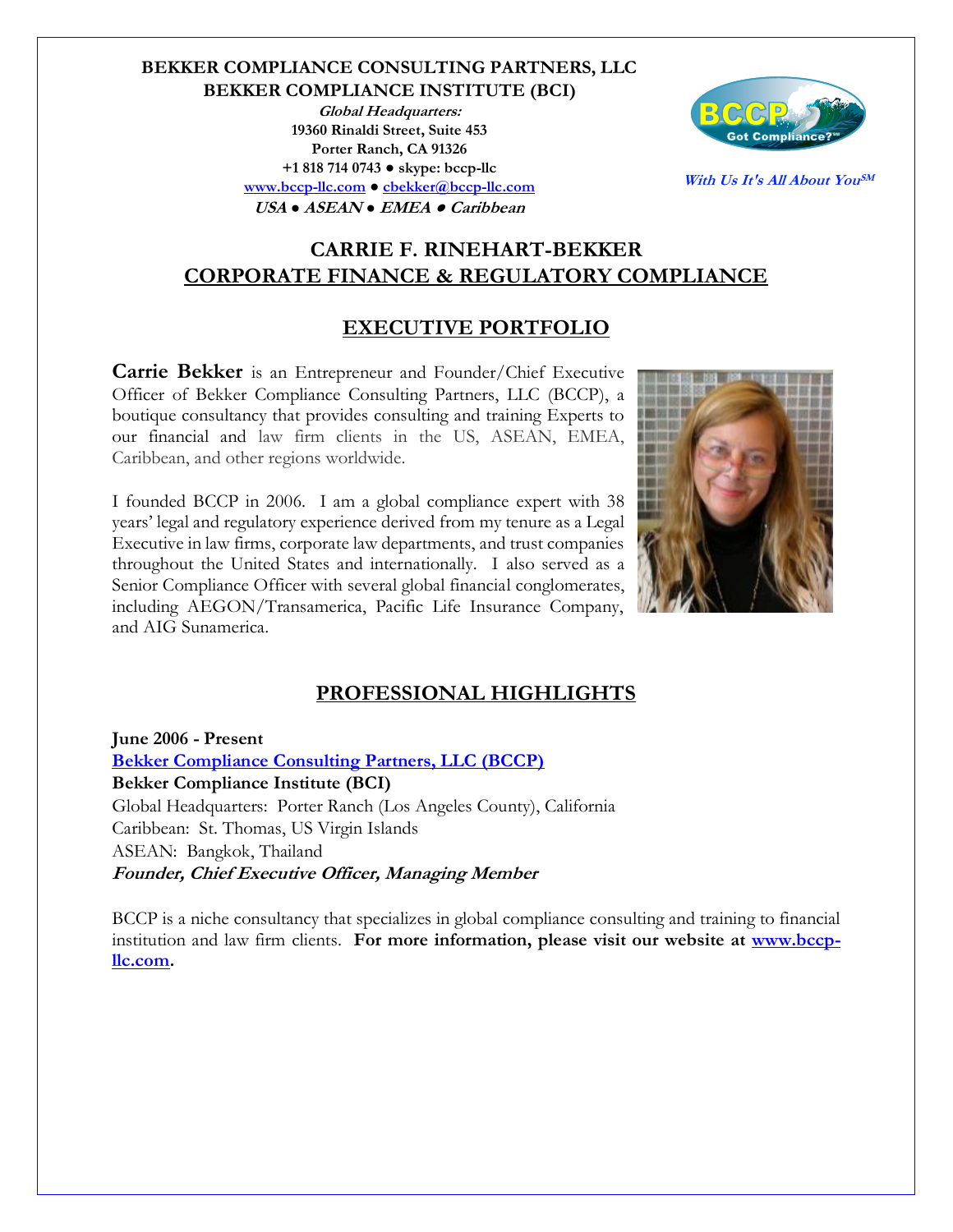

Executive Portfolio (cont'd) May 15, 2019

# **CONSULTING & TRAINING ENGAGEMENTS HANDLED PERSONALLY BY THE CEO**

**May 2012**

**Client: [Financial Services Volunteer Corporation \(FSVC\)](http://www.fsvc.org/) Donor: US Department of State Agency: [VEP and Association of Regional Banks of Russia \(AsRos\)](http://www.asros.ru/ru/english) NOVOSIBIRSK AND YEKATERINBURG, RUSSIA**

**[Workshop: Anti-Money Laundering/Counter-Terrorism Financing \(AML/CTF\) Typologies:](http://bccp-llc-blog.blogspot.com/2012_06_01_archive.html)  [How to strengthen and fine tune your organization's risk](http://bccp-llc-blog.blogspot.com/2012_06_01_archive.html)-based AML/CTF program Pro Bono Trainer**

- $\triangleright$  These training workshops took place at [Siberian Banker Training Center](http://sbtc.ru/en/pages/about) in Novosibirsk, which was a two-day training course with approximately 25 banking compliance officers attending; and at [Sberbank](http://www.sberbank.ru/en/individualclients) in Yekaterinburg, which was a one-day training course with approximately 56 banking compliance officers attending, as well as members of the [Central Bank of Russia,](http://www.cbr.ru/eng/) which participated via live video streaming from Sberbank's training center.
- $\triangleright$  This training project was funded and supported by the U.S. Department of State in cooperation with Russia pursuant to an existing mutual agreement between the two countries. The program's focus was to help Russia strengthen its Anti-Money Laundering (AML) compliance. The goals of this program included combating financial corruption and criminal activity in the Russian banking sector; specifically, to help AML compliance officers of Russian commercial banks and non-bank financial institutions improve their AML compliance programs, including how to better detect, monitor, and report suspicious activity.
- ➢ Components of the training program activities included briefing compliance officers on how to strengthen a banks' KYC program during the onboarding process, providing up-to-date information on the methods money launderers were using, and refreshing red flags to detect suspicious activity early; sharing the latest international norms and standards, and providing technical advice on improving AML/CFT techniques to strengthen the integrity and stability of Russia's financial system.

# **January 2010 - March 2010**

**[USAID](https://www.usaid.gov/) Modernizing Financial Institutions (MFI) Project Ramallah, West Bank, Palestine AML Expert for Gold and Precious Metals/Jewelry Products in Palestine** 

Onsite consulting engagement for a USAID-funded project to provide technical assistance, capacity building and other support to the Palestine [Monetary Authority](http://www.pma.ps/) (PMA) and its financial institutions, with the principal focus in the area of anti-money laundering. The scope of the engagement pertained to the legal requirement of financial institutions and certain types of non-bank businesses to implement AML measures at the wholesale/manufacturing/retail level for gold and other precious metals/stones/commodities businesses. The scope of the project included: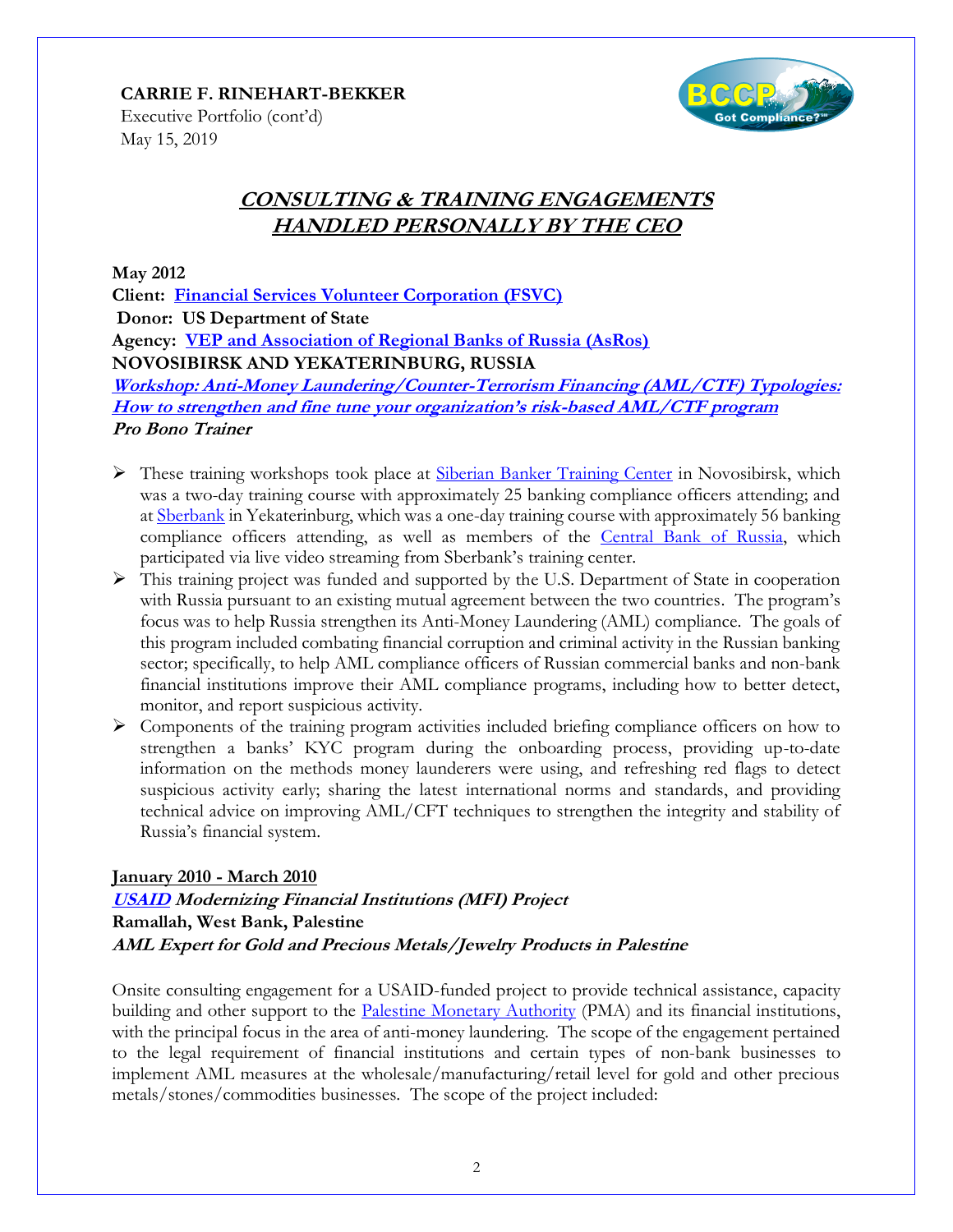

Executive Portfolio (cont'd) May 15, 2019

- $\triangleright$  Reviewing and assessing the current Palestinian legal framework (laws and regulations) that govern gold and precious metals/stones/commodities businesses relating to the duties and obligations of these businesses to create records and reports for AML purposes in light of international standards.
- $\triangleright$  Meeting with senior officials from the [Financial Follow-Up Unit](http://www.ffu.ps/page.php?id=3b70y15216Y3b70) (FFU) and other regulatory agencies, including the Hallmarking and Controlling Precious Metals Directorate at the Ministry of National Economy, to determine any issues or concerns which should be addressed in the proposed AML regulations.
- ➢ Incorporating recommendations from the separate Gold Study Consultancy to include in developing AML regulations for these businesses.
- ➢ Developing AML regulations, including proposed forms and procedures, for implementing AML recordkeeping and reporting requirements for gold, precious metals, stones, and commodities businesses at the wholesale, manufacturing and retail levels to satisfy requirements under the Palestine AML Decree Law of 2007, as well as incorporating international best practices.
- ➢ Preparing a workshop for gold and precious metals/stones/commodities businesses to inform them of the proposed regulatory AML requirements.

# **June 2009 - December 2009 JRG International Brokerage DMCC Dubai, United Arab Emirates Independent Compliance Consultant**

Onsite consulting engagement with commodities brokerage firm specializing in futures: gold, silver, steel, oil, pearls, and currency. Scope of engagement included providing the following consulting services:

- ➢ **Regulatory Compliance:** [Dubai Gold & Commodities Exchange](http://www.thedgcx.com/) (DGCX), [Emirates Securities](http://www.sca.gov.ae/ENGLISH/Pages/default.aspx)  [Compliance Authority](http://www.sca.gov.ae/ENGLISH/Pages/default.aspx) (ESCA), and [Dubai Multi Commodities Centre](http://www.dmcc.ae/) (DMCC).
- ➢ **Marketing:** Writing original content for and designing JRG International brochures and company website, including ensuring that all marketing materials and website content was in compliance with DGCX, ESCA, and DMCC regulatory requirements.
- ➢ **Business Enhancement:** Giving improvement advice and recommendations pertaining to marketing techniques, public relations, regulator relations, client relations, ethical considerations, branding techniques, multimedia advertising strategies, and office décor makeover program.
- ➢ **Conferences and events:** Speaker at JRG International's **Investor Awareness Campaign 2009** held in Ruwais, Abu Dhabi, UAE.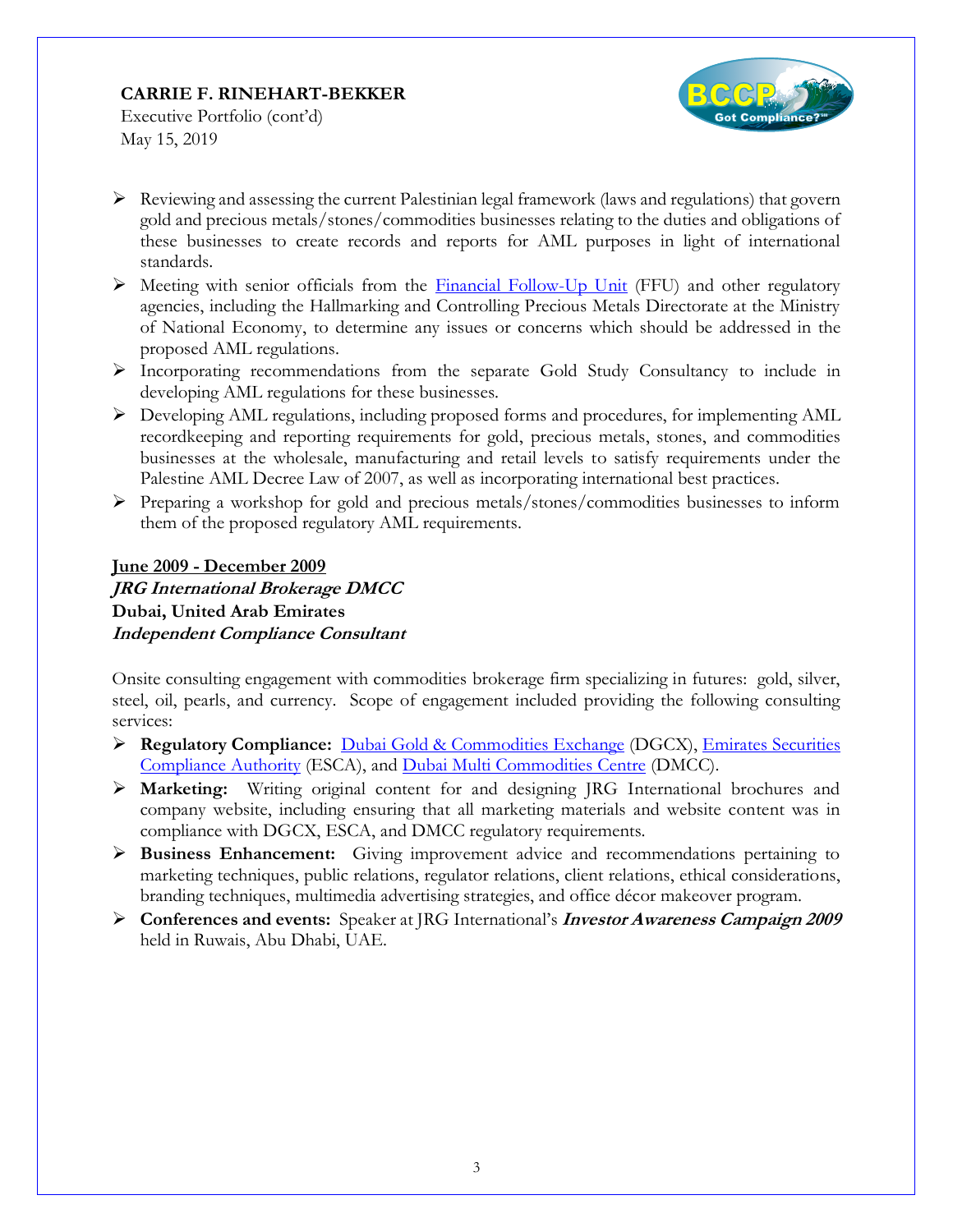

Executive Portfolio (cont'd) May 15, 2019

# **PROFESSIONAL ACCOMPLISHMENTS PRIOR TO LAUNCHING BCCP**

**2005 - 2006 [AIG SunAmerica Retirement Markets](https://www.sunamerica.com/)** Woodland Hills, California **Director of Variable Annuity Compliance**

- ➢ Handled the firm's very first 38a-1 compliance review for AIG Sunamerica's variable annuity products. My responsibilities included handling all aspects of Rule 38a-1 compliance under the Investment Company Act of 1940. My position involved analyzing risk by performing periodic risk assessments, determining the appropriate auditing methodology for each procedure, and auditing all of the firm's compliance procedures according on the frequency specified in the risk assessment and audit plan. In an effort to ease the burden of fellow departments having to contend with overlapping auditing walkthroughs/testing, I took the initiative to develop close relationships with the SOX Team and Internal Audit, in order to augment synergies among the three teams by meeting regularly, sharing information where appropriate, and streamlining walkthroughs and testing whenever possible.
- ➢ Responsible for creating, implementing and maintaining 38a-1 test plans, narratives, and audit reports; performing walkthroughs and testing; and working closely with senior management in communicating auditing results and recommendations; building consensus and implementing action plans to ensure that all recommendations were carried out in a timely fashion.
- $\triangleright$  Worked closely with in-house counsel, senior management and department heads in developing auditing results disclosure for the very first 38a-1 annual report presented to the Board of Directors.
- ➢ Handled industry-related research, focusing on regulatory trends and developments, industry best practices, and competitor information.

### **2004**

# **[Pacific Life Insurance Company](http://www.pacificlife.com/)** Newport Beach, California **Senior Project Compliance Analyst**

- $\triangleright$  Responsible for overseeing all aspects of compliance-related projects involving the company's variable annuity products. Such projects included: Section 38a-1 of the 1940 Act, USA PATRIOT Act, Sarbanes-Oxley, and SEC Regulation S-P (privacy).
- ➢ Created, implemented and documented all compliance-related project plans. I also facilitated communication with all project plan participants and stakeholders during the entire project life cycle.
- ➢ Handled pilot testing of Aquilan Patriot Manager, one of the first automated anti-money laundering compliance software programs specifically designed to detect and monitor suspicious activity in variable insurance products and retail mutual funds. I analyzed and documented testing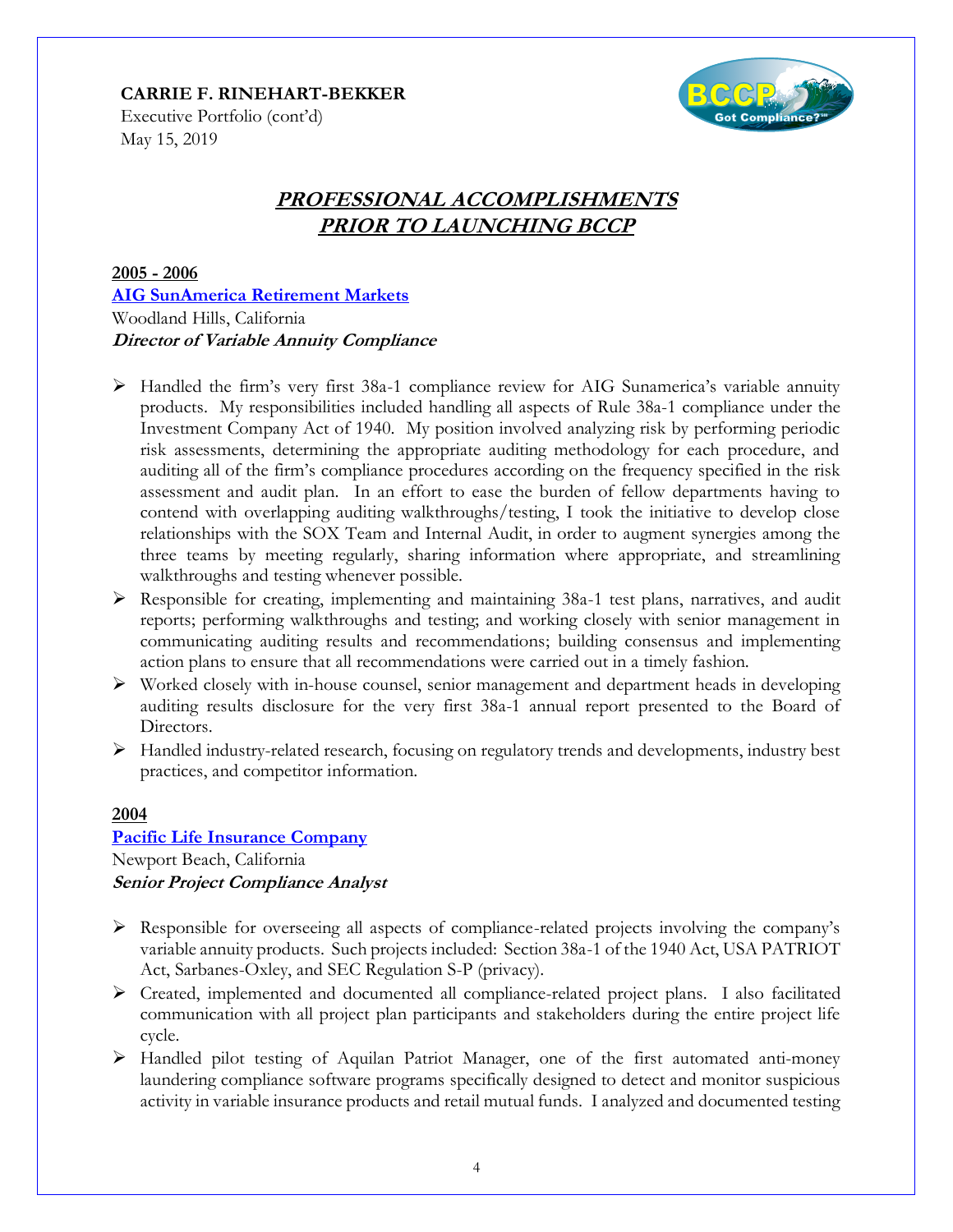

Executive Portfolio (cont'd) May 15, 2019

results, including providing recommendations for program adjustments, the reports for which I provided directly to Pacific Life's Chief Financial Officer.

### **1999- 2004**

#### **[AEGON](http://www.aegon.com/)[/Transamerica](http://www.transamerica.com/)**

St. Petersburg, Florida

**Assistant Vice President, AML Compliance Officer, 1940 Act Compliance Supervisor (Variable Annuities)**

- $\triangleright$  I was initially hired to help rewrite 15 variable insurance product prospectuses, from legalese into plain English, in order to comply with the SEC's Plain English mandate. I also handled all aspects of creating new and updating existing variable product prospectuses, including certain aspects of the cloned fund prospectuses. I took the lead in updating all variable annuity prospectuses on an annual basis and getting them filed with the SEC. The entire process took about six months to complete.
- $\triangleright$  When Enron/WorldCom, 9/11, and the SEC mutual fund sweeps happened, I was integrally involved at the outset with all new compliance mandates which arose from those events: Sarbanes-Oxley, USA PATRIOT Act, and SEC 1940 Act Rules 38a-1 and 206-4(7).
- $\triangleright$  As a result of these events, my responsibilities expanded to include analyzing and tracking fundrelated SEC regulations – from reviewing the proposed rule, participating in industry-related conference calls and comment letters, and listening to SEC rulemaking webcasts, to analyzing the final SEC rule published in the Federal Register. I Also took the lead in working with the business units to create and implement risk-based policies, procedures and training materials to assure full compliance before the rule's compliance deadline. For example, I analyzed final mutual fund rules implementing USA PATRIOT Act Sections 314, 326 and 352; created comprehensive, risk-based AML policies, procedures and training materials; investigated suspicious activities, and creating and filing the very first SARs with FinCEN.
- $\triangleright$  With respect to the mutual fund sweeps, I took the lead in coordinating with Law Department personnel, outside counsel, senior management and departmental staff in gathering, analyzing and submitting electronic data in response to periodic SEC and FINRA requests over a two-year period.
- ➢ Worked closely with in-house counsel in connection with handling all aspects of due diligence for a large broker/dealer acquisition.

### **1996 - 1999**

# **[Harney, Westwood & Riegels/HWR Services Limited](http://www.harneys.com/)**

Tortola, British Virgin Islands

### **Legal Executive, Offshore Incorporations and Mutual Funds Compliance Units**

➢ Department head of high-volume offshore incorporations trust company, servicing clients in Europe, the Americas, and the Far East.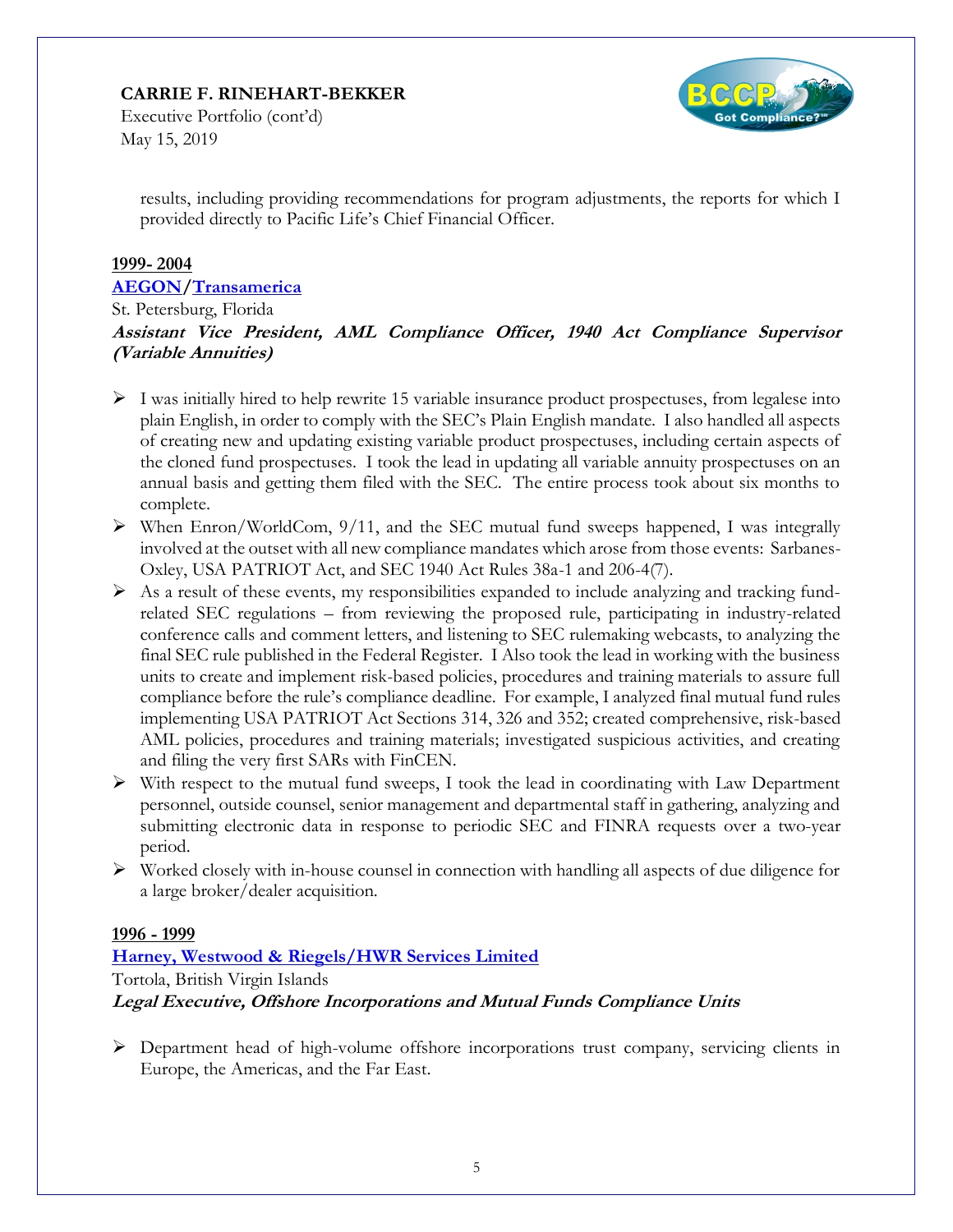

Executive Portfolio (cont'd) May 15, 2019

 $\triangleright$  Responsibilities included constant verbal and written communication with overseas clientele; devising departmental forms and written procedures to boost efficiency and accuracy; supervising departmental staff in the day-to-day operations; and training and mentoring staff to ensure stateside-style quality service to the trust company's clientele.

### **1981 - 1996**

**[Berman Wolfe & Rennert, P.A.,](http://www.brvmlaw.com/)** Miami, Florida ● Shutts & Bowen, Miami, Florida ● **[Farella Braun](http://www.fbm.com/)  [& Martel,](http://www.fbm.com/)** San Francisco, California ● **Heller, Ehrmann, White & McAuliffe, P.A.,** Palo Alto, California ● **[Johnson, Pope, Bokor, Ruppel & Burns, LLP,](http://www.jpfirm.com/)** Clearwater and Tampa, Florida **Paralegal Manager and Senior Corporate/Securities Paralegal**

- ➢ Specialized in all aspects of public offerings, private placements, SEC, state securities, FINRA, and stock exchange compliance; transactional, including mergers and acquisitions; and domestic/offshore corporate finance matters, from inception to liquidation.
- $\triangleright$  Under attorney supervision, drafted offering documents, SEC reports, agreements, and closing documents. I also created and coordinated broker/dealer and investment adviser registrations.
- ➢ Performed extensive legal research pertaining to federal and state regulatory requirements, including documentation of results. I also handled and documented all client and target company due diligence.
- ➢ Authored course materials for continuing legal education publications and newsletters for client use. Also developed and delivered in-house educational training programs covering real estate, corporate, and securities law matters.
- ➢ Frequently presided as a guest speaker for local paralegal association meetings. Topics included federal and state securities law developments.

### **Continuing Education**

- ➢ 2018: Attended SBA Emerging Leaders Mini MBA program.
- ➢ 1981: A.S. Degree, Business/Legal, *cum laude*, [St. Petersburg College,](http://www.spcollege.edu/) Clearwater, Florida. Curriculum included general business, business law, business writing, accounting, and technical courses.
- $\triangleright$  Regularly attend business conferences to stay abreast of global regulatory compliance developments in the financial services industry.

### **Credentials & Licenses**

- ➢ [FINRA](http://www.finra.org/) Series 6 license in 2000: Investment Company and Variable Contracts Products (inactive since 2005)
- ➢ [FINRA](http://www.finra.org/) Series 26 license in 2001: Investment Company and Variable Contracts Products Principal (inactive since 2005).
- ➢ CLA (Certified Legal Assistant) in 1988 (inactive since 1996). The CLA designation was awarded by the [National Association of Legal Assistants \(NALA\) Certification Board](https://www.nala.org/certification) after passing a twoday written examination. Areas tested included communications, human relations, ethics, legal